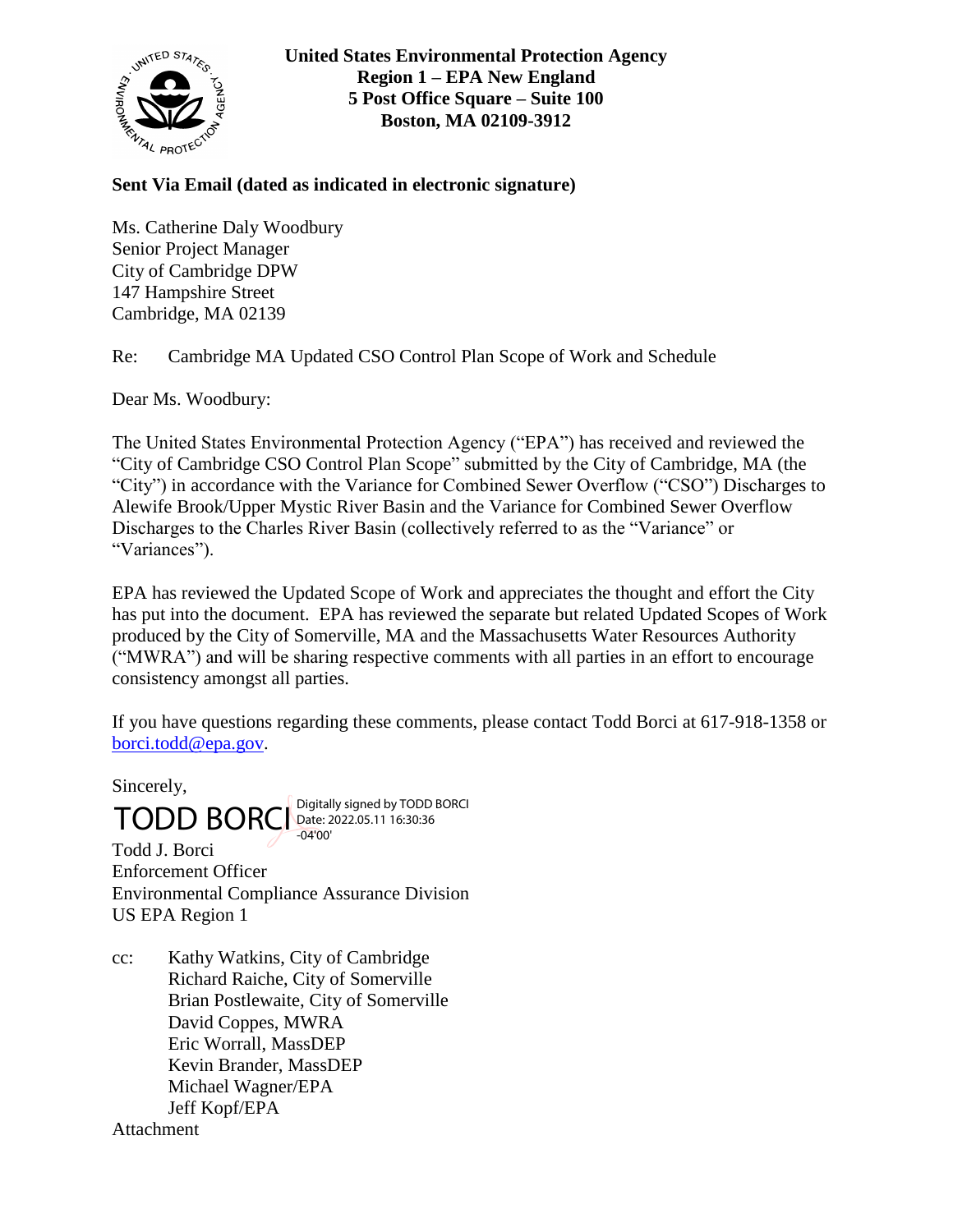Cambridge MA CSO Scope of Work dated April 1, 2022 Attachment 1 – Page 1

# **Section 4.2.1 and Section 4.3**

EPA expects the City to incorporate future climate change impacts into the development of a revised "Typical Year". EPA notes the City has invested extensive resources into the evaluation of future precipitation events through the City's "Resilient Cambridge"<sup>1</sup> and "Climate Change Preparedness and Resilience"<sup>2</sup> efforts. Continuing collaboration between the City of Cambridge, the City of Somerville, and the Massachusetts Water Resources Authority ("MWRA") in developing a revised typical year that incorporates future predicted precipitation events with respect to both overall storm size and storm intensity is warranted. As noted by recent National Oceanic and Atmospheric Association ("NOAA") guidance<sup>3</sup> and peer-reviewed studies<sup>4</sup>, precipitation events have increased in both event intensity and overall total precipitation, and acutely so here in the Northeast. These increased precipitation events, in both frequency and intensity, have already had a significant impact on area infrastructure and therefore must be incorporated into a revised typical year. EPA also expects the City's proposal to look at select precipitation events that coincide with high tide and how such events will be influenced by current climate change projections for sea level rise. EPA notes that such events have occurred several times over the past few years, and each has had an acute impact on respective CSO and SSO discharge events. EPA notes that such events have been considered in detail by the City in its related climate change preparedness efforts referenced above. EPA encourages the City to collaborate with Somerville and MWRA to propose an appropriate "typical year" design scheme for further discussion with EPA and MassDEP. We know that our wastewater infrastructure will need to evolve over time as the climate continues to change; decisions about CSO control alternatives need to take this into account.

## **Section 4.3**

 $\overline{a}$ 

EPA notes the City mentions the incorporation of additional water quality goals such as phosphorous reduction into their evaluation. EPA encourages this approach and suggests the City coordinate with the City of Somerville as they mention the incorporation of phosphorous, TSS, and other pollutants of concern into their baseline pollutant loading evaluation. EPA encourages the City to assess the cost benefits of CSO controls that further reduce these pollutants and meet not only CSO requirements but may assist the City with other Clean Water Act ("CWA") obligations such as Municipal Separate Storm Sewer System ("MS4") General Permit requirements.

## **Section 6 – Public Participation and Outreach**

EPA appreciates the thought the City has put into how to engage the public during this process. EPA expects the City to hold public meetings designed to solicit feedback from the public on proposals that are still in the draft stage, such that appropriate and meaningful feedback can be incorporated into the proposal prior to finalization. EPA routinely hears from stakeholders that

<sup>1</sup> <https://www.cambridgema.gov/CDD/Projects/Climate/climatechangeresilianceandadaptation>

<sup>2</sup> [https://www.cambridgema.gov/~/media/Files/CDD/Climate/CCPR/ccprpreparednesshandbook\\_cambridge.pdf](https://www.cambridgema.gov/~/media/Files/CDD/Climate/CCPR/ccprpreparednesshandbook_cambridge.pdf)

<sup>&</sup>lt;sup>3</sup> [https://www.weather.gov/media/owp/oh/hdsc/docs/Atlas14\\_Volume10.pdf](https://www.weather.gov/media/owp/oh/hdsc/docs/Atlas14_Volume10.pdf)

<sup>4</sup> [https://journals.ametsoc.org/view/journals/hydr/18/6/jhm-d-16-0195\\_1.xml](https://journals.ametsoc.org/view/journals/hydr/18/6/jhm-d-16-0195_1.xml)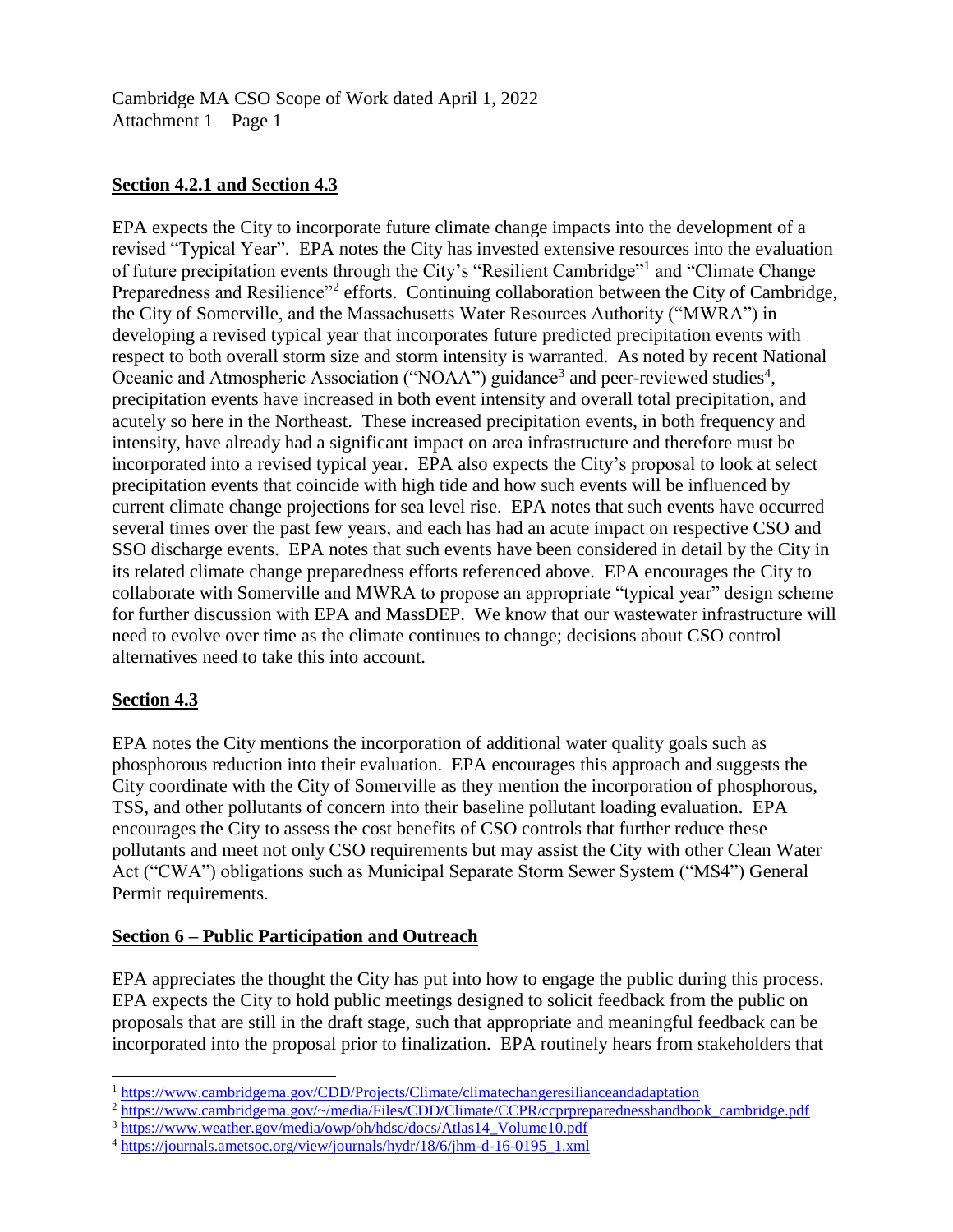Cambridge MA CSO Scope of Work dated April 1, 2022 Attachment 1 – Page 2

they do not want to attend a public meeting where they are presented with a final plan with no opportunity for feedback. Based on stakeholder feedback to date, it would appear the public would like an opportunity to weigh in on both the updated "typical year" and to have input on the early stages of CSO control alternatives development, before a sub-set is selected for detailed analysis. EPA is willing to discuss with the City, MassDEP, and other interested and related parties how to achieve the appropriate level of meaningful public engagement.

## **Task 4 – CSO Control Alternatives Analysis**

EPA expects the City to consider a wide spectrum of potential alternatives during this process, such as continued separation and relining of city piping (including relining of building laterals), storage and pump-back facilities, and extensive green infrastructure in those areas of the City that will continue to contribute to combined sanitary sewer and drain lines. EPA strongly encourages the City, along with the City of Somerville and MWRA, to undertake a holistic evaluation regarding CSO discharges, flooding, and Inflow and Infiltration ("I/I") within not only the Variance communities but also the upstream communities. EPA recognizes the significant levels of I/I in those upstream communities create and compound the ongoing CSO issue in the Alewife/Lower Mystic River and must be addressed. Extensive work within the City combined with a holistic approach would be consistent with Cambridge's and Somerville's extensive climate change efforts to date, as well as provide at large benefit to the MWRA member communities.

The ultimate solution to these issues will involve not only significant investment by Cambridge in separation of combined sanitary sewer systems or off-line storage of CSO volume, but also the removal of significant amounts of stormwater and groundwater that enter the sanitary sewers through direct connections, cracks, and other defects system-wide. Removal of I/I, which makes up a significant source of sanitary flows for many communities<sup>5</sup>, will also result in a significant amount of additional stormwater that will need to be managed to prevent flooding and other issues. The channelized nature of Alewife Brook, as well as the amount of sediment in the Alewife constructed channel that takes up flood storage capacity (this sediment volume was estimated by USGS in 2005 to take up approximately  $0.5$  million cubic feet<sup>6</sup>), exacerbates the flooding issue. EPA will work with the City, Somerville, and MWRA, as well as all the MWRA member communities upstream of the Alewife/Lower Mystic area to address the collective issues that directly impact CSO volume discharged.

## **Section 8 – Alternative Analysis and Ranking Prioritization and Section 9 - Affordability Analysis**

EPA assumes the City's cost/benefit analysis will capture any reductions in loadings of phosphorous and any other pollutants of concern that will be evaluated during this process, as those reductions will reduce the cost of compliance with the Charles River TMDL and the Mystic River Alternative TMDL, as well as any potential future additional permitting costs.

 $\overline{a}$ 

<sup>&</sup>lt;sup>5</sup> <https://www.mwra.com/harbor/pdf/infinf.pdf>

<sup>6</sup> Breault, R.F., Durant, J.L., and Robbat, Albert, Jr., 2005, Sediment quality of lakes, rivers, and estuaries in the Mystic River Basin, eastern Massachusetts, 2001–03: U.S. Geological Survey Scientific Investigations Report 2005- 5191, 110 p.